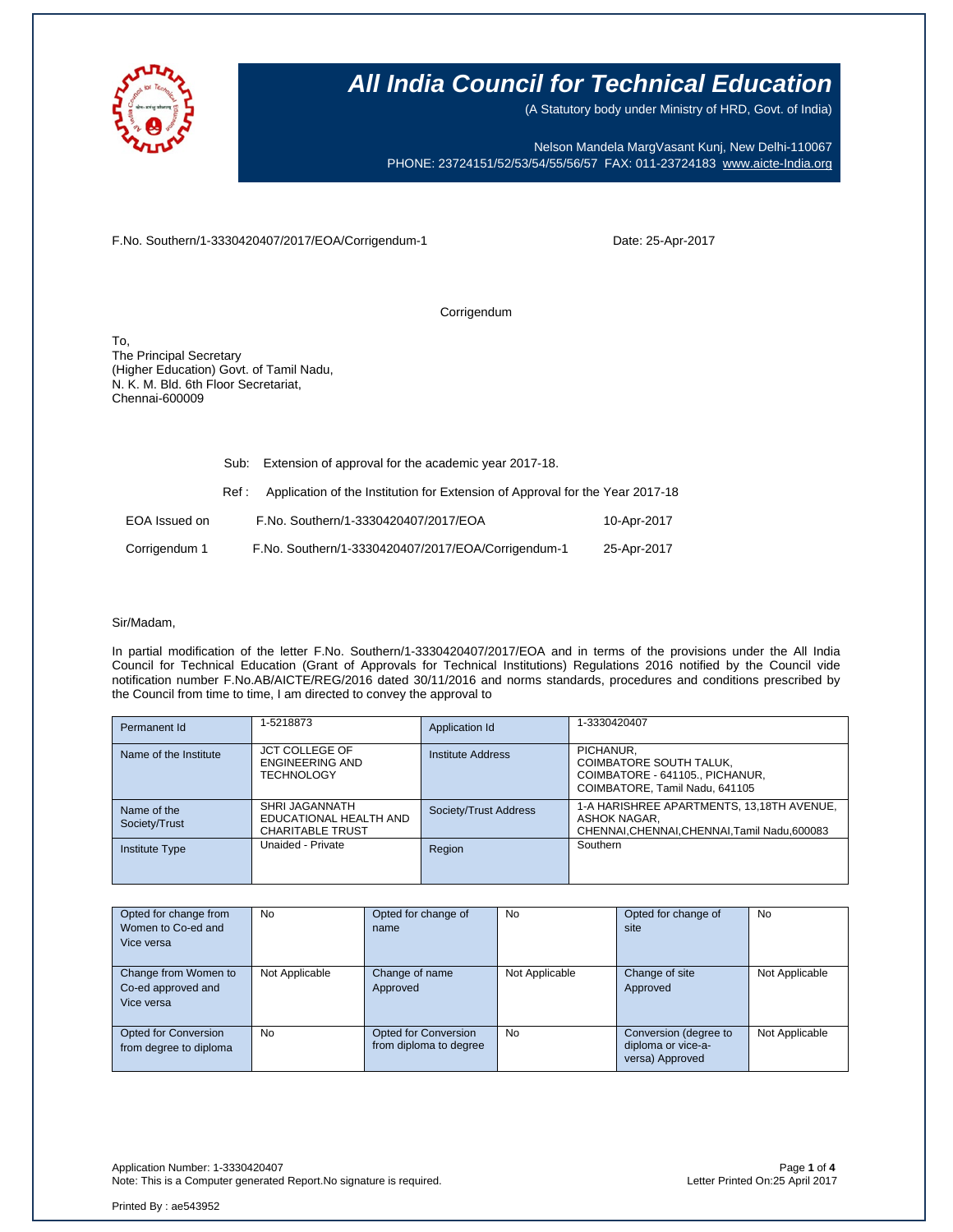

(A Statutory body under Ministry of HRD, Govt. of India)

Nelson Mandela MargVasant Kunj, New Delhi-110067 PHONE: 23724151/52/53/54/55/56/57 FAX: 011-23724183 [www.aicte-India.org](http://www.aicte-india.org/)

| To conduct following courses with the intake indicated below for the academic year 2017-18 |              |                                                    |                                                                      |                            |                                |                                |                                |                     |                                                     |                                  |
|--------------------------------------------------------------------------------------------|--------------|----------------------------------------------------|----------------------------------------------------------------------|----------------------------|--------------------------------|--------------------------------|--------------------------------|---------------------|-----------------------------------------------------|----------------------------------|
| Application Id: 1-3330420407                                                               |              |                                                    | Course                                                               |                            | Affiliating<br><b>Body</b>     |                                |                                |                     |                                                     | Foreign<br>Collaborarion/Twining |
| Program                                                                                    | Shift        | Level                                              |                                                                      | Full/Part Time             |                                | Intake Approved for<br>2016-17 | Intake Approved for<br>2017-18 | NRI Approval status | S PIO / FN / Gulf quota/<br>OCI/<br>Approval status | Program Approval<br>status       |
| <b>ENGINEERIN</b><br><b>G AND</b><br><b>TECHNOLO</b><br>GY                                 | 1st<br>Shift | POS<br>т<br><b>GRA</b><br><b>DUA</b><br>TE         | <b>ENGINEERING</b><br><b>DESIGN</b>                                  | <b>FULL</b><br><b>TIME</b> | Anna<br>University,<br>Chennai | 18                             | 18                             | <b>NA</b>           | <b>NA</b>                                           | <b>NA</b>                        |
| <b>ENGINEERIN</b><br><b>G AND</b><br><b>TECHNOLO</b><br>GY                                 | 1st<br>Shift | POS<br>т<br><b>GRA</b><br><b>DUA</b><br>TE         | <b>POWER</b><br><b>ELECTRONICS</b><br>AND DRIVES                     | <b>FULL</b><br><b>TIME</b> | Anna<br>University,<br>Chennai | 18                             | 18                             | <b>NA</b>           | <b>NA</b>                                           | <b>NA</b>                        |
| <b>ENGINEERIN</b><br><b>G AND</b><br><b>TECHNOLO</b><br>GY                                 | 1st<br>Shift | POS<br>Τ<br><b>GRA</b><br><b>DUA</b><br>TE         | <b>STRUCTURAL</b><br><b>ENGINEERING</b>                              | <b>FULL</b><br><b>TIME</b> | Anna<br>University,<br>Chennai | 18                             | 18                             | <b>NA</b>           | <b>NA</b>                                           | <b>NA</b>                        |
| <b>ENGINEERIN</b><br><b>G AND</b><br><b>TECHNOLO</b><br>GY                                 | 1st<br>Shift | POS<br>т<br><b>GRA</b><br><b>DUA</b><br>TE         | <b>VLSI DESIGN</b>                                                   | <b>FULL</b><br><b>TIME</b> | Anna<br>University,<br>Chennai | 18                             | 18                             | <b>NA</b>           | <b>NA</b>                                           | <b>NA</b>                        |
| <b>ENGINEERIN</b><br><b>G AND</b><br><b>TECHNOLO</b><br>GY                                 | 1st<br>Shift | <b>UND</b><br>ER<br><b>GRA</b><br><b>DUA</b><br>TE | <b>AUTOMOBILE</b><br><b>ENGINEERING</b>                              | <b>FULL</b><br><b>TIME</b> | Anna<br>University,<br>Chennai | 60                             | 60                             | <b>NA</b>           | <b>NA</b>                                           | <b>NA</b>                        |
| <b>ENGINEERIN</b><br><b>G AND</b><br><b>TECHNOLO</b><br>GY                                 | 1st<br>Shift | <b>UND</b><br>ER<br><b>GRA</b><br><b>DUA</b><br>TE | <b>CIVIL</b><br><b>ENGINEERING</b>                                   | <b>FULL</b><br><b>TIME</b> | Anna<br>University,<br>Chennai | 60                             | 60                             | <b>NA</b>           | <b>NA</b>                                           | <b>NA</b>                        |
| ENGINEERIN<br>G AND<br><b>TECHNOLO</b><br>GY                                               | 1st<br>Shift | <b>UND</b><br>ER<br>GRA<br><b>DUA</b><br>TE        | <b>COMPUTER</b><br><b>SCIENCE AND</b><br><b>ENGINEERING</b>          | <b>FULL</b><br>TIME        | Anna<br>University,<br>Chennai | 60                             | 60                             | <b>NA</b>           | <b>NA</b>                                           | <b>NA</b>                        |
| <b>ENGINEERIN</b><br>G AND<br><b>TECHNOLO</b><br>GY                                        | 1st<br>Shift | <b>UND</b><br>ER<br>GRA<br><b>DUA</b><br>TE        | <b>ELECTRICAL</b><br>AND<br><b>ELECTRONICS</b><br><b>ENGINEERING</b> | <b>FULL</b><br><b>TIME</b> | Anna<br>University,<br>Chennai | 60                             | 60                             | <b>NA</b>           | <b>NA</b>                                           | <b>NA</b>                        |
| <b>ENGINEERIN</b>                                                                          | 1st<br>Shift | <b>UND</b><br>ER                                   | <b>ELECTRONICS</b><br>&                                              | <b>FULL</b><br><b>TIME</b> | Anna<br>University,            | 60                             | 60                             | <b>NA</b>           | <b>NA</b>                                           | <b>NA</b>                        |

Application Number: 1-3330420407 Page **2** of **4** Note: This is a Computer generated Report.No signature is required.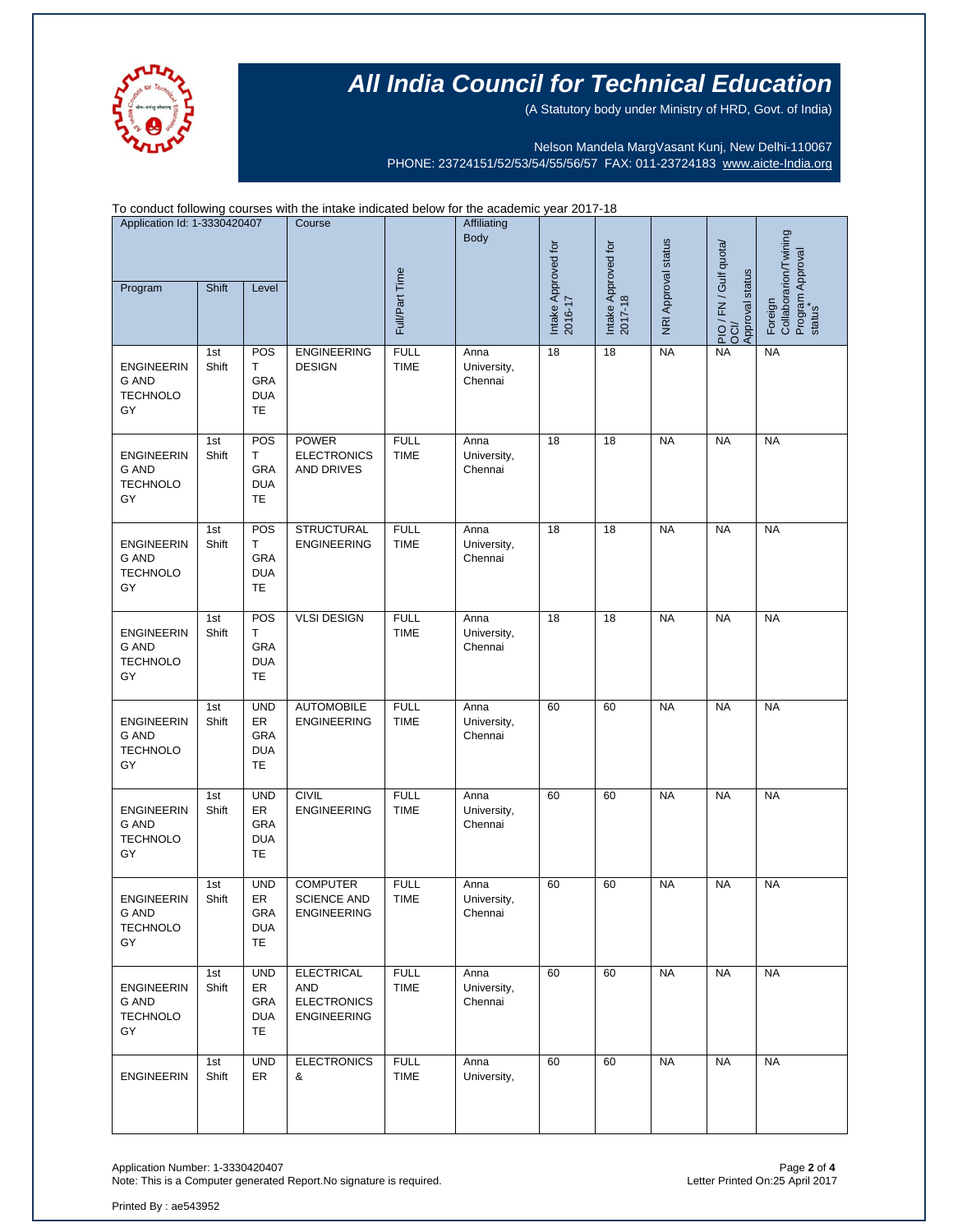

(A Statutory body under Ministry of HRD, Govt. of India)

Nelson Mandela MargVasant Kunj, New Delhi-110067 PHONE: 23724151/52/53/54/55/56/57 FAX: 011-23724183 [www.aicte-India.org](http://www.aicte-india.org/)

| <b>G AND</b><br><b>TECHNOLO</b><br>GY                      |              | <b>GRA</b><br><b>DUA</b><br><b>TE</b>                            | <b>COMMUNICATI</b><br>ON ENGG           |                            | Chennai                        |     |     |           |           |           |
|------------------------------------------------------------|--------------|------------------------------------------------------------------|-----------------------------------------|----------------------------|--------------------------------|-----|-----|-----------|-----------|-----------|
| <b>ENGINEERIN</b><br><b>G AND</b><br><b>TECHNOLO</b><br>GY | 1st<br>Shift | <b>UND</b><br>ER<br><b>GRA</b><br><b>DUA</b><br><b>TE</b>        | <b>FOOD</b><br><b>TECHNOLOGY</b>        | <b>FULL</b><br><b>TIME</b> | Anna<br>University,<br>Chennai | 60  | 60  | <b>NA</b> | <b>NA</b> | <b>NA</b> |
| <b>ENGINEERIN</b><br><b>G AND</b><br><b>TECHNOLO</b><br>GY | 1st<br>Shift | <b>UND</b><br>ER<br><b>GRA</b><br><b>DUA</b><br><b>TE</b>        | <b>MECHANICAL</b><br><b>ENGINEERING</b> | <b>FULL</b><br><b>TIME</b> | Anna<br>University,<br>Chennai | 120 | 120 | <b>NA</b> | <b>NA</b> | <b>NA</b> |
| <b>ENGINEERIN</b><br><b>G AND</b><br><b>TECHNOLO</b><br>GY | 1st<br>Shift | <b>UND</b><br><b>ER</b><br><b>GRA</b><br><b>DUA</b><br>TE        | PETROCHEMIC<br>AL<br><b>ENGINEERING</b> | <b>FULL</b><br><b>TIME</b> | Anna<br>University,<br>Chennai | 120 | 120 | <b>NA</b> | <b>NA</b> | <b>NA</b> |
| <b>ENGINEERIN</b><br><b>G AND</b><br><b>TECHNOLO</b><br>GY | 1st<br>Shift | <b>UND</b><br><b>ER</b><br><b>GRA</b><br><b>DUA</b><br><b>TE</b> | <b>PETROLEUM</b><br><b>ENGINEERING</b>  | <b>FULL</b><br><b>TIME</b> | Anna<br>University,<br>Chennai | 60  | 60  | <b>NA</b> | <b>NA</b> | <b>NA</b> |

\*Corrigendum for- 1. Change in Intake

The above mentioned approval is subject to the condition that

JCT COLLEGE OF ENGINEERING AND TECHNOLOGY

shall follow and adhere to the Regulations, guidelines and directions issued by AICTE from time to time and the undertaking / affidavit given by the institution along with the application submitted by the institution on portal.

In case of any differences in content in this Computer generated Extension of Approval Letter, the content/information as approved by the Executive Council / General Council as available on the record of AICTE shall be final and binding.

Strict compliance of Anti-Ragging Regulation:- Approval is subject to strict compliance of provisions made in AICTE Regulation notified vide F. No. 37-3/Legal/AICTE/2009 dated July 1, 2009 for Prevention and Prohibition of Ragging in Technical Institutions. In case Institution fails to take adequate steps to Prevent Ragging or fails to act in accordance with AICTE Regulation or fails to punish perpetrators or incidents of Ragging, it will be liable to take any action as defined under clause 9(4) of the said Regulation.

#### **Note: Validity of the course details may be verified at www.aicte-india.org**

 **Prof. Alok Prakash Mittal Member Secretary, AICTE**

Copy to:

**1. The Regional Officer,**